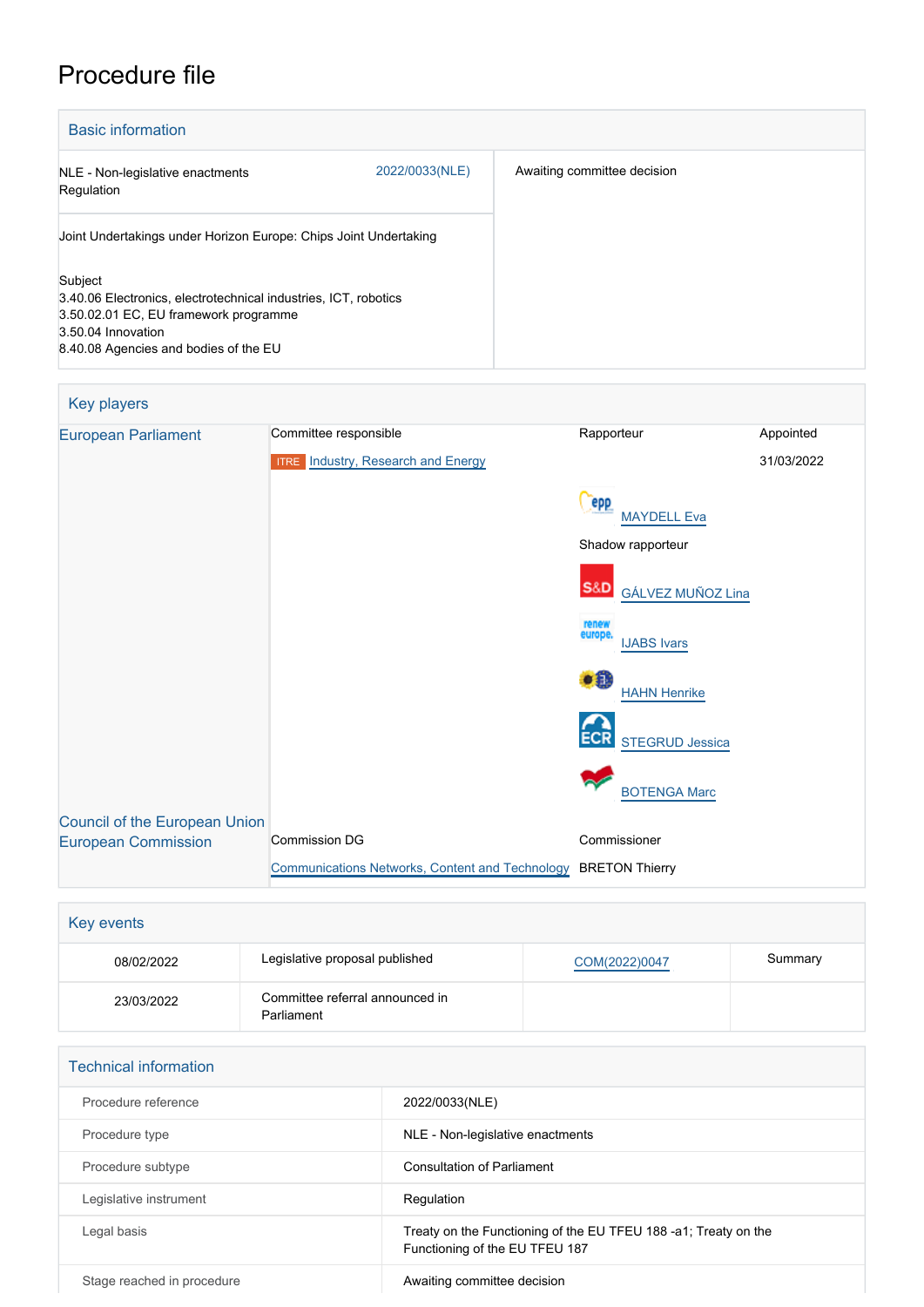| Committee dossier     |  | ITRE/9/08363  |  |            |           |         |
|-----------------------|--|---------------|--|------------|-----------|---------|
| Documentation gateway |  |               |  |            |           |         |
| Legislative proposal  |  | COM(2022)0047 |  | 08/02/2022 | <b>EC</b> | Summary |

## Joint Undertakings under Horizon Europe: Chips Joint Undertaking

PURPOSE: to amend Regulation (EU) 2021/2085 establishing the Joint Undertakings under Horizon Europe, as regards the Chips Joint Undertaking.

PROPOSED ACT: Council Regulation.

ROLE OF THE EUROPEAN PARLIAMENT: the Council adopts the act after consulting the European Parliament but without being obliged to follow its opinion.

BACKGROUND: [Council Regulation \(EU\) 2021/2085](https://oeil.secure.europarl.europa.eu/oeil/popups/ficheprocedure.do?reference=2021/0048(NLE)&l=en) establishes the Joint Undertakings under Horizon Europe, including the Key Digital Technologies Joint Undertaking.

This proposal complements the [proposal for a Regulation](https://oeil.secure.europarl.europa.eu/oeil/popups/ficheprocedure.do?reference=2022/0032(COD)&l=en) of the European Parliament and Council establishing a framework of measures for strengthening Europes semiconductor ecosystem (Chips Act) by implementing most of the actions foreseen under the Chips for Europe Initiative, set up under the Chips Act proposal.

The Chips Act proposal aims at reaching the strategic objective of increasing the resilience of Europes semiconductor ecosystem and increasing its global market share. It also aims at facilitating early adoption of new chips by European industry and increase its competitiveness.

One of the goals of the proposed Chips Act is to set up the Chips for Europe Initiative, to support large-scale capacity building throughout investment into cross-border and openly accessible research, development and innovation infrastructure set up in the Union to enable the development of cutting-edge and next-generation semiconductor technologies that will reinforce the EUs advanced design, systems integration, and chips production capabilities, including emphasis on start-ups and scale-ups.

The actions under the Initiative will be primarily implemented through the Chips Joint Undertaking, i.e. the amended and renamed current Key Digital Technologies Joint Undertaking. This Joint Undertaking currently provides extensive support for industrially driven research, technology development, and innovation in the area of electronic components and systems, and related software and systems technologies. These activities will become part of the Initiative.

CONTENT: this proposal aims to amend the legal provisions of the Council Regulation amending Council Regulation (EU) 2021/2085 establishing the Joint Undertakings under Horizon Europe for equipping the Key Digital Technologies Joint Undertaking for its new tasks related to the Initiative. This proposal also renames the Key Digital Technologies as the Chips Joint Undertaking.

The proposal formulates the actions launched by the Chips for Europe initiative to be carried out by the Chips Joint Undertaking. It complements the [Digital Europe Programme](https://oeil.secure.europarl.europa.eu/oeil/popups/ficheprocedure.do?reference=2018/0227(COD)&l=en) and will support the expansion of capacities to consolidate potential research, design, production and systems integration capacities in advanced and new generation semiconductor technologies.

The Chip Joint Undertaking also builds on the [Horizon Europe programme](https://oeil.secure.europarl.europa.eu/oeil/popups/ficheprocedure.do?reference=2018/0224(COD)&l=en). It will focus on investment in cross-border research, development and innovation infrastructures, designed to be open access in the EU to enable the development of semiconductor technologies across Europe.

The Chips JU will pool resources from the Union, including the Horizon Europe and the Digital Europe Programme, Member States and third countries associated with the existing Union programmes, as well as the private sector.

### Additional objectives of the Chips Joint Undertaking

Council Regulation (EU) 2021/2085 is amended to add one general and four specific additional objectives of the Chips Joint Undertaking.

The general objective focuses on the increase large-scale capacity throughout the Union in cutting-edge and next-generation semiconductor technologies, while the four specific objectives focus on building up large-scale design capacities for integrated semiconductor technologies, enhancing existing and developing new pilot lines, building advanced technology and engineering capacities for accelerating the development of quantum chips, and creating a network of competence centres across Europe.

### Work programme, eligible actions, funding

The activities funded by the Chips Joint Undertaking should be covered in one single work programme, which should be adopted by the Governing Board. When the Governing Board adopts the work programme, the voting rights for the part of the work programme related to capacity building should be limited to the Commission and Member States only.

Certain proposals for actions should be eligible for funding only if the action is carried out by legal entities cooperating within a consortium of at least three legal entities from three different Members States. That consortium could be structured either as the European Chips Infrastructure Consortium as proposed in the Chips Act.

The Chips Joint Undertaking could apply different funding rates for the Union funding for activities funded under the Digital Europe programme, depending on the type of participant, in particular SMEs and non-profit legal entities, and the type of action.

### Budgetary implications

The EU budget will support the Chips for Europe Initiative with a total of up to EUR 3.3 billion, including EUR 1.65 billion via Horizon Europe programme and EUR 1.65 billion via Digital Europe Programme. Out of this total amount, EUR 2.875 billion will be implemented through the